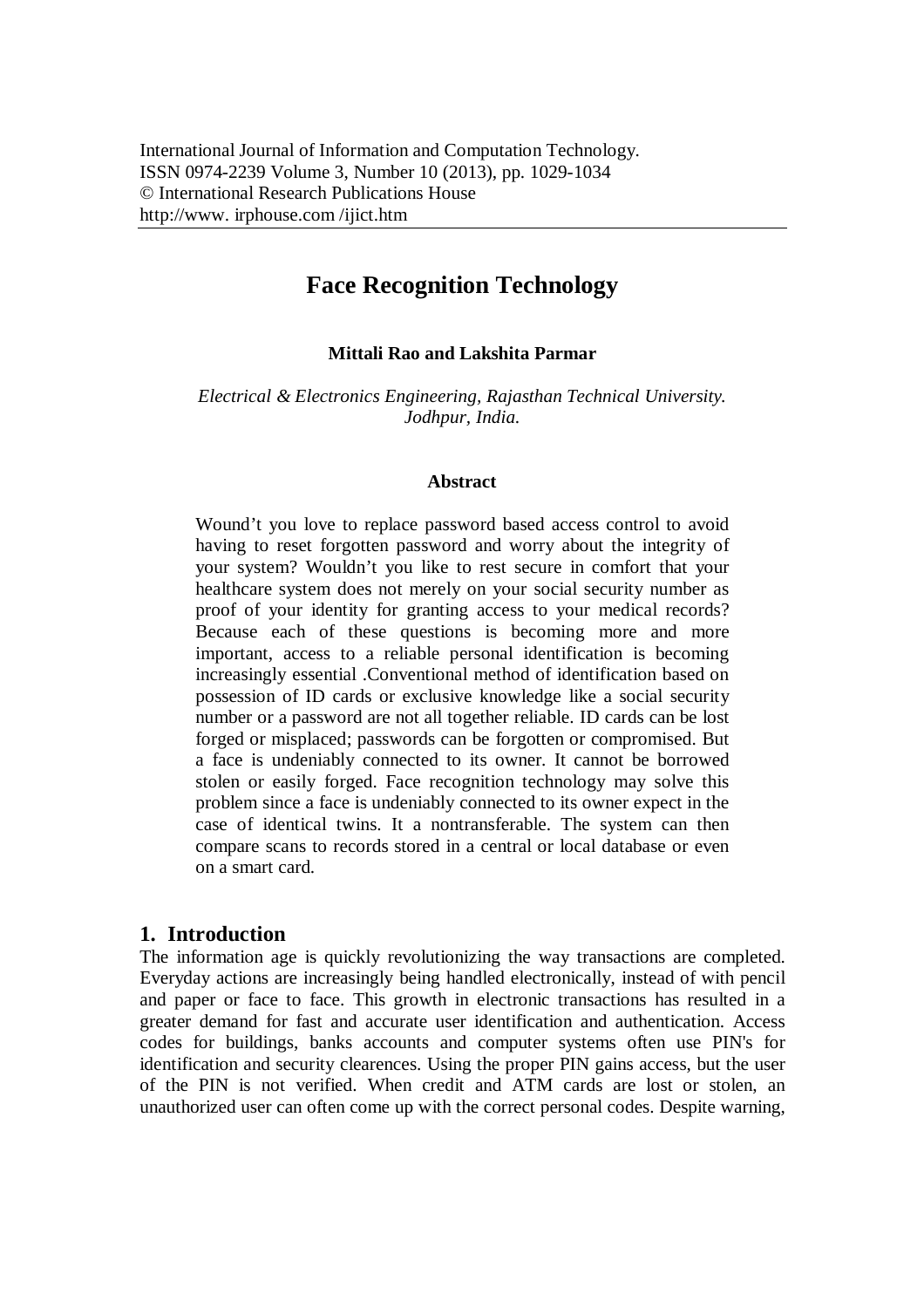many people continue to choose easily guessed PIN's and passwords: birthdays, phone numbers and social security numbers. Recent cases of identity theft have highten the need for methods to prove that someone is truly who he/she claims to be. Face recognition technology may solve this problem since a face is undeniably connected to its owner expect in the case of identical twins. Its non transferable. The system can then compare scans to records stored in a central or local database or even on a smart card.

### **2. What is Biometrics?**

A biometric is a unique, measurable characteristic of a human being that can be used to automatically recognize an individual or verify an individual a.  $\&$  identity. Biometrics can measure both physiological and behavioural characteristics. Physiological biometrics (based on measurements and data derived from direct measurement of a part of the human body) include:

- a. Finger-scan
- b. Facial Recognition
- c. Iris-scan
- d. Retina-scan
- e. Hand-scan

Behavioural biometrics (based on measurements and data derived from an action) include:

- a. Voice-scan
- b. Signature-scan
- c. Keystroke-scan

A biometric system refers to the integrated hardware and software used to conduct biometric identification or verification.



**Figure 1:** Three stages of facial recognition: (a) the range image and texture; (b) the pre-processed surface; (c) the canonical form.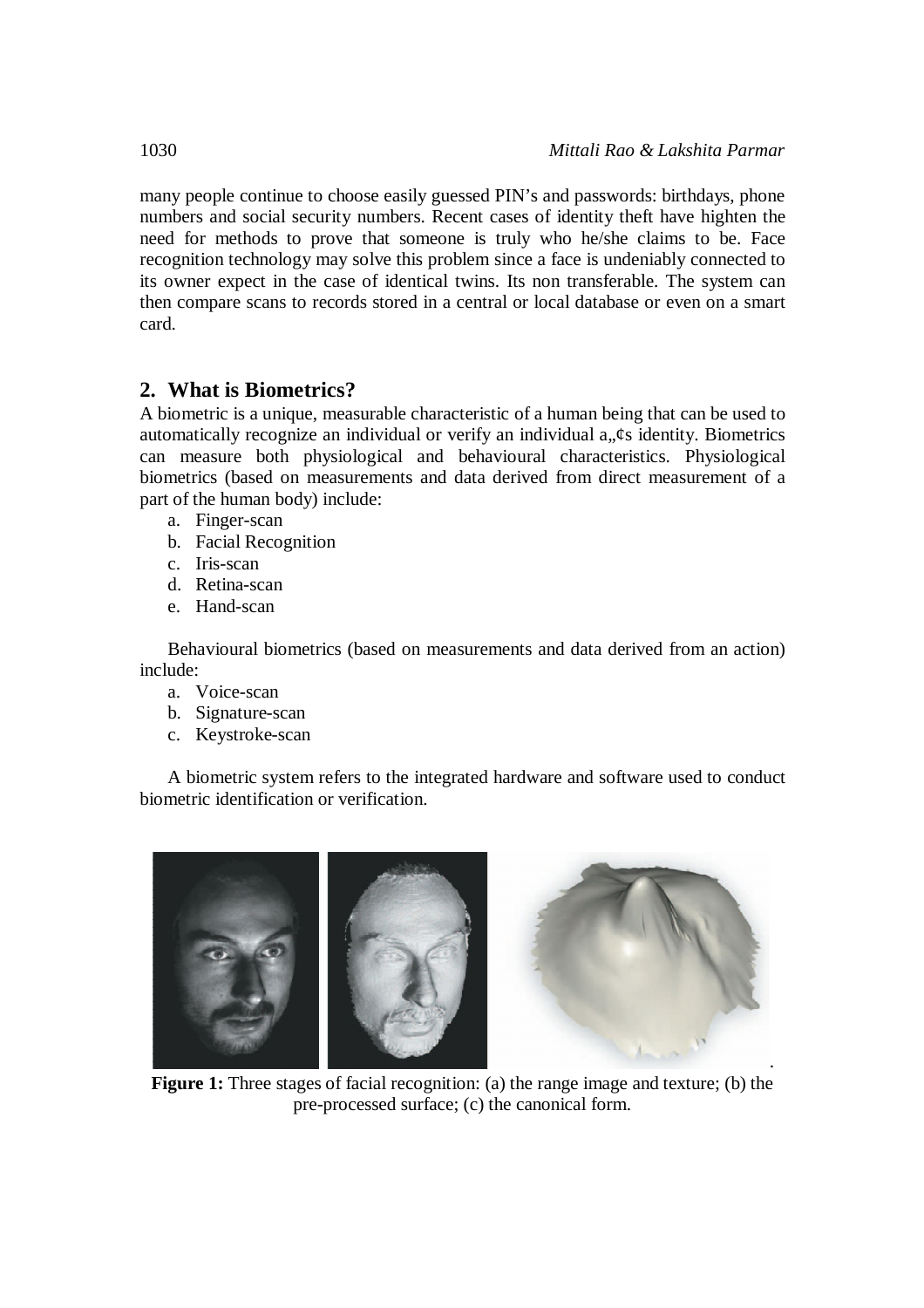#### **3. Face Recognisation**

**Face**: The face is an important part of who you are and how people identify you. Except in the case of identical twins, the face is arguably a person's most unique physical characteristics. While humans have the innate ability to recognize and distinguish different faces for millions of years, computers are just now catching up. For face recognition there are two types of comparisons .the first is verification. This is where the system compares the given individual with who that individual says they are and gives a yes or no decision. The second is identification. This is where the system compares the given individual to all the other individuals in the database and gives a ranked list of matches. All identification or authentication technologies operate using the following four stages:

- a. Capture: A physical or behavioural sample is captured by the system during enrolment and also in identification or verification process
- b. Extraction: unique data is extracted from the sample and a template is created.
- c. Comparison: the template is then compared with a new sample.
- d. Match/non match: the system decides if the features extracted from the new

Samples are a match or a non match Face recognition technology analyze the unique shape, pattern and positioning of the facial features. Face recognition is very complex technology and is largely software based. This Biometric Methodology establishes the analysis framework with tailored algorithms for each type of biometric device. Face recognition starts with a picture, attempting to find a person in the image.

#### **4. Performance:**

False acceptance rate (FAR) The probability that a system will incorrectly identify an individual or will fail to reject an imposter. It is also called as type 2 error rate FAR= NFA/NIIA

Where FAR= false acceptance rate NFA= number of false acceptance NIIA= number of imposter identification attempts ¢ False rejection rates (FRR) The probability that a system will fail to identify an enrolee. It is also called type 1 error rate. FRR= NFR/NEIA Where FRR= false rejection rates NFR= number of false rejection rates NEIA= number of enrolee identification attempt Response time: The time period required by a biometric system to return a decision on identification of a sample.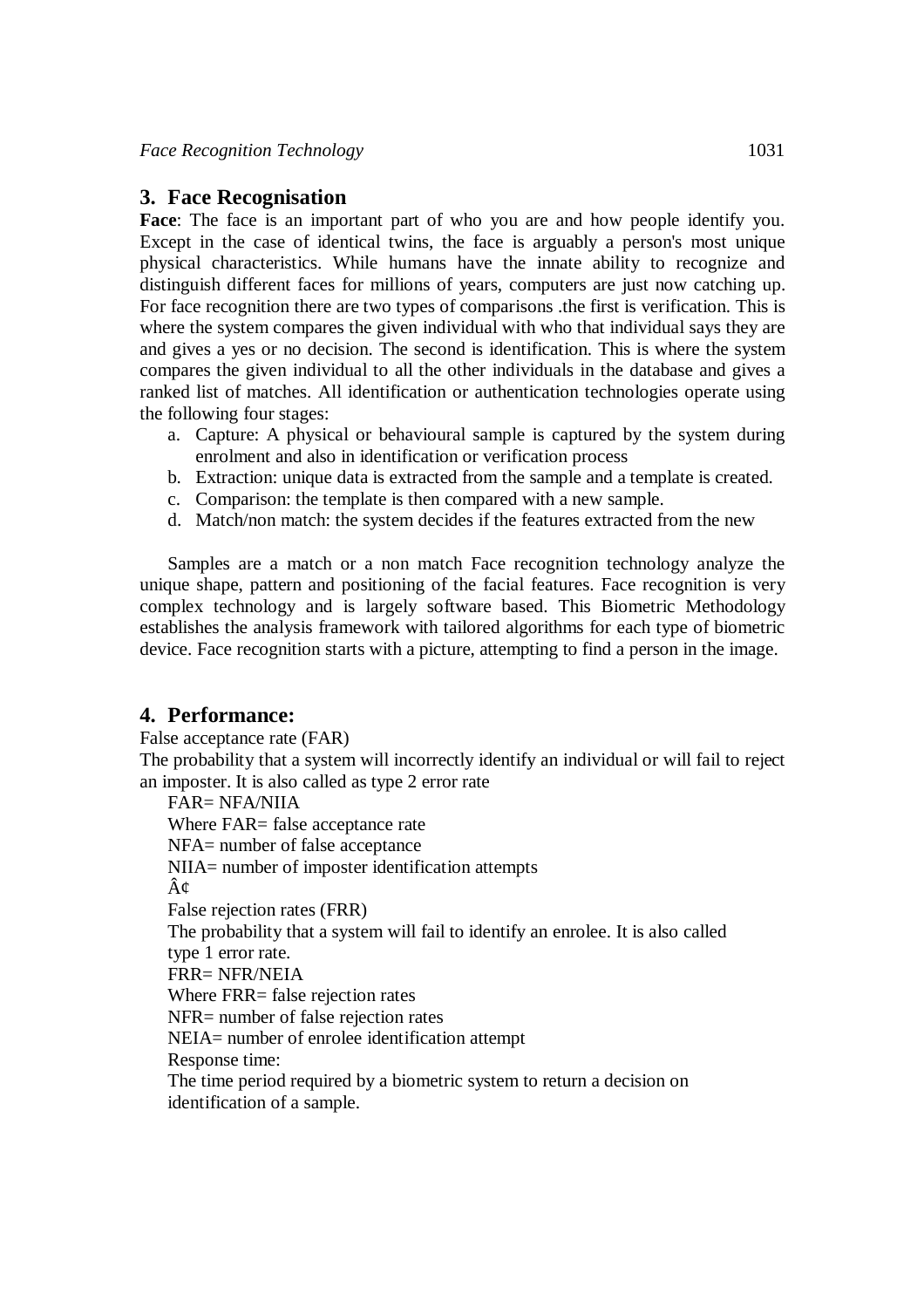Threshold/ decision Threshold:

The acceptance or rejection of a data is dependent on the match score falling above or below the threshold. The threshold is adjustable so that the system can be made more or less strict; depending on the requirements of any given application.

Enrolment time:

The time period a person must spend to have his/her facial reference template successfully created.

Equal error rate:

When the decision threshold of a system is set so that the proportion of false rejection will be approximately equal to the proportion of false acceptance. This synonym is 'crossover rate'. The facial verification process involves computing the distance between the stored pattern and the live sample. The decision to accept or reject is dependent on a predetermined threshold. (Decision threshold)

#### **5. How Face Recognition Systems Work**

An example visionics, company based in a New Jersey is one of the many developers of facial recognition technology. The twist to its particular software, Face it is that it can pick someone's face from the rest of the scene and compare it to a database full of stored images. In order for this software to work, it has to know what a basic face looks like. Facial recognition software is based on the ability to first recognize faces, which is a technological feat in itself. If you look at the mirror, you can see that your face has certain distinguishable landmarks. These are the peaks and valleys that make up the different facial features. Visionics defines these landmarks as nodal points. There are about 80 nodal points on a human face. Here are few nodal points that are measured by the software.

- Distance between the eyes
- width of the nose
- depth of the eye socket
- cheekbones
- jaw line
- $\bullet$  chin

These nodal points are measured to create a numerical code, a string of numbers that represents a face in the database. This code is called face print. Only 14 to 22 nodal points are needed for face it software to complete the recognition process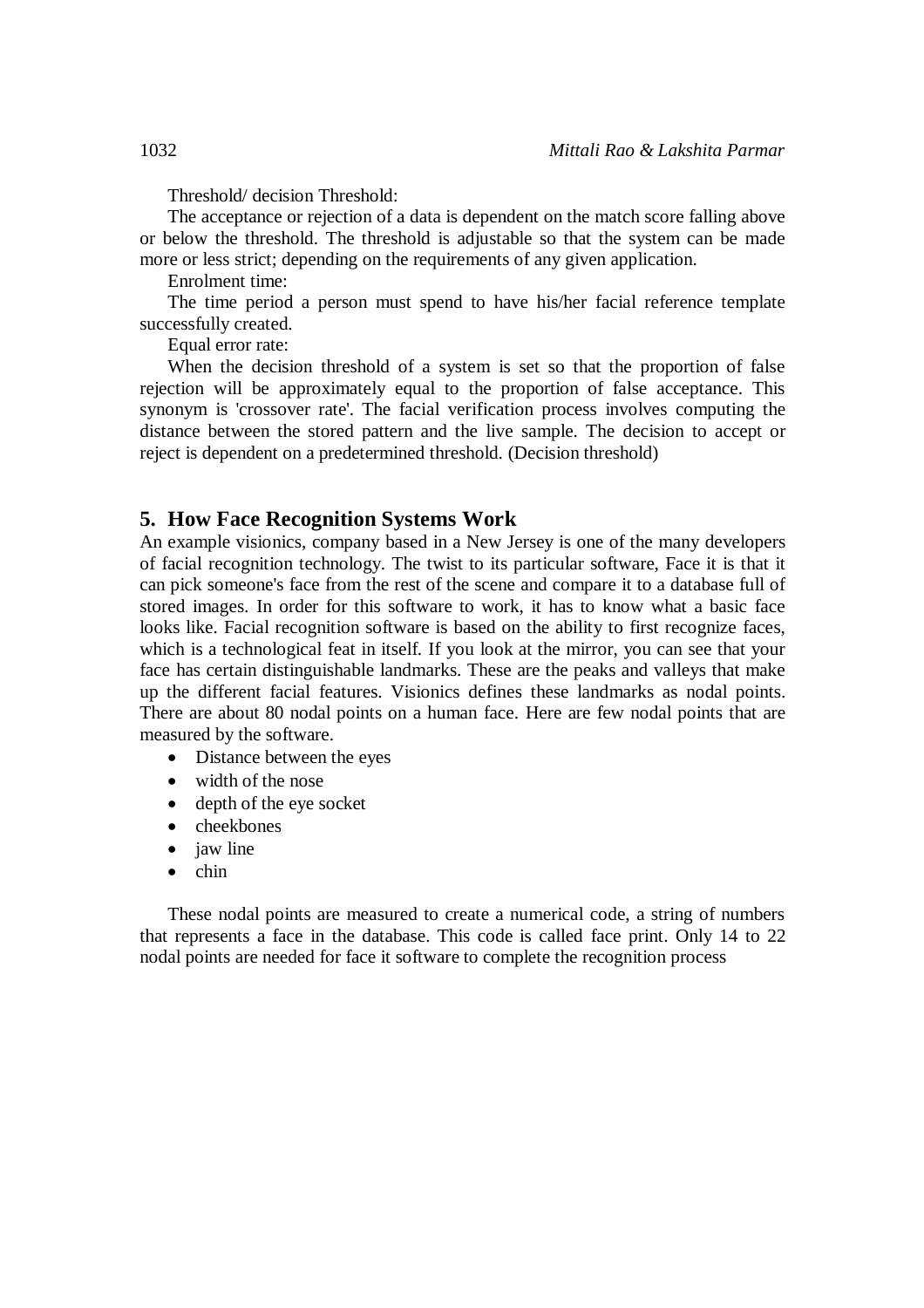| Applications                                                                | Advantages                                                         | Disadvantages                                               |
|-----------------------------------------------------------------------------|--------------------------------------------------------------------|-------------------------------------------------------------|
| 1a. Credit Card, Driver's License, Passport,<br>and Personal Identification | Controlled image<br>Controlled segmentation<br>Good quality images | No existing database<br>Large potential database            |
| 1b. Mug shots Matching                                                      | Mixed image quality<br>More than one image available               | Rare search type                                            |
| 2. Bank/Store Security                                                      | High value<br>Geographically localized search                      | Uncontrolled segmentation<br>Low image quantity             |
| 3. Crowd Surveillance                                                       | High value<br>Small file size<br>Availability of video images      | Uncontrolled segmentation<br>Low image quality<br>Real-time |
| 4. Expert Identification                                                    | High value<br>Enhancement possible                                 | Low image quality<br>Legal certainty required               |
| 5. Witness Face Reconstruction                                              | Witness search limits                                              | Unknown similarity                                          |
| 6. Electronic Mug Shots Book                                                | Descriptor search limits                                           | Viewer fatigue                                              |
| 7. Electronic Lineup                                                        | Descriptor search limits                                           | Viewer fatigue                                              |
| 8. Reconstruction of Face from Remains                                      | High value                                                         | Requires physiological input                                |
| 9. Computerized Aging                                                       | High value                                                         | Requires example input                                      |

| Table 1 Applications of Face Recognition Technology |  |
|-----------------------------------------------------|--|
|-----------------------------------------------------|--|

### **6. Applications**

Commercial and law enforcement applications of FRT listed in Table1 static, controlled format photographs to uncontrolled video images posing a wide range of different technical challenges and requiring an equally wide range of techniques from image processing ,analysis, understanding and pattern recognition. One can broadly classify the challenges and techniques into two groups: static (no video) and dynamic (video) matching. Even among these groups, significant differences exist, depending on the specific application. The differences are in terms of image quality, amount of background ,clutter(posing challenges to segmentation algorithms ) , the availability of a well defined matching criterion , and the nature , type and amount of input from a human(as in applications 4 and 5). In some applications suggest computerised ageing, one is only concerned with defining a set of transformations so that the new images created by the system are similar to what humans expect based on their recollections.

#### **7. Conclusion:**

Face recognition technologies have been associated generally with very costly top secure applications. Today the core technologies have evolved and the cost of equipments is going down dramatically due to the integration and the increasing processing power. Certain applications of face recognition technology are now cost effective, reliable and highly accurate. As a result there are no technological or financial barriers for stepping from the pilot project to widespread deployment